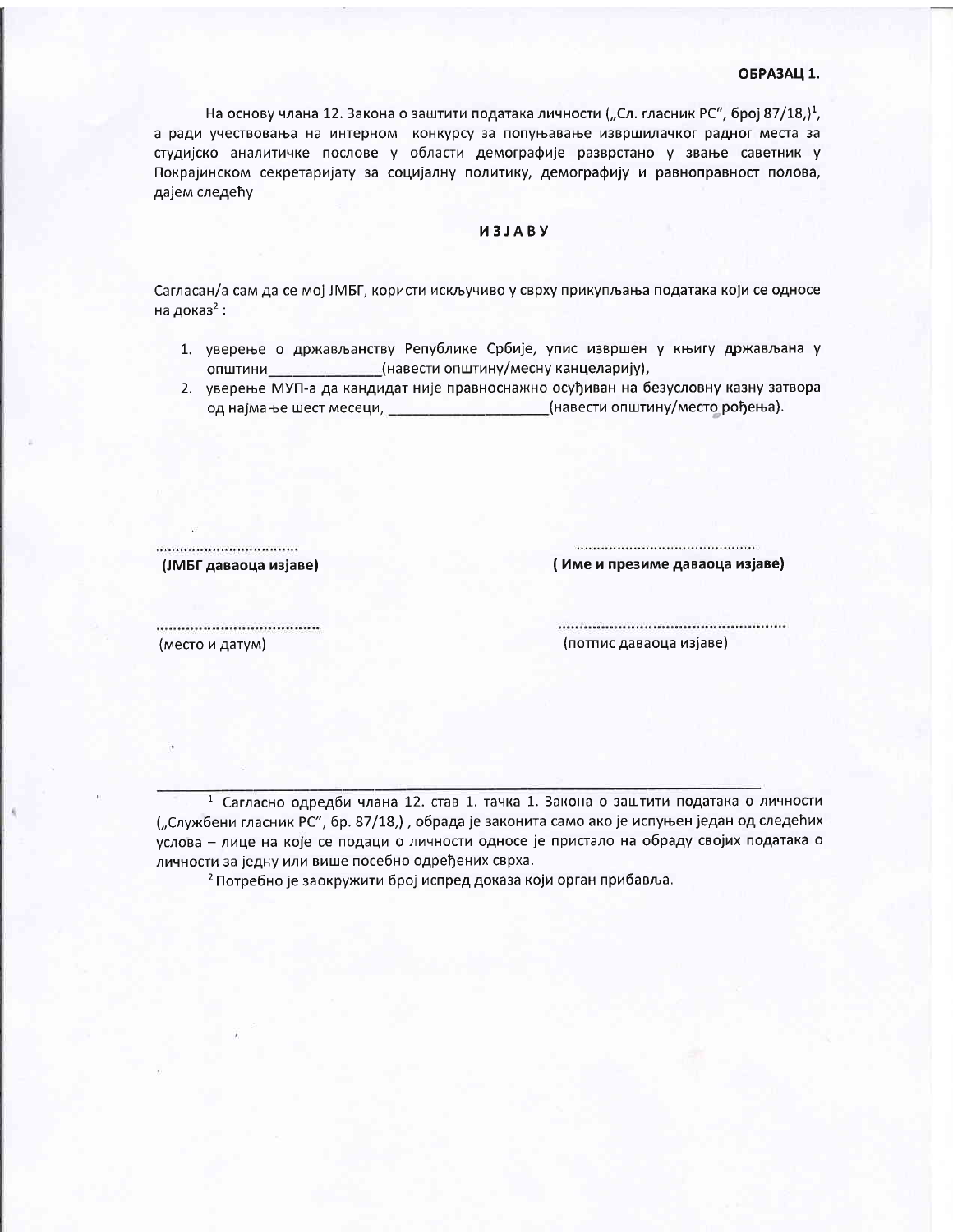## ОБРАЗАЦ 2.

На основу члана 103. став 3. Закона о општем управном поступку ("Сл. гласник РС", број 18/16 и 95/18 - аутентично тумачење)<sup>1</sup>, а ради учествовања на интерном конкурсу за попуњавање извршилачког радног места за студијско аналитичке послове послове у звању саветник у Покрајинском секретаријату за социјалну политику, демографију и равноправност полова, дајем следећу

### *<u>UBJABY</u>*

Изјављујем да ћу сам/а за потребе поступка прибавити и доставити, до истека рока за подношење пријава на наведени интерни конкурс, доказ<sup>2</sup>:

- 1. Оригинал или оверену фотокопију уверења о држављанству Републике Србије, не старије од шест месеци.
- 2. Оригинал или оверену фотокопију уверења МУП-а да нисам правноснажно осуђиван на безусловну казну затвора од најмање шест месеци - не старију од шест месеци.

(ЈМБГ даваоца изјаве)

(Име и презиме даваоца изјаве)

.................................... (место и датум)

(потпис даваоца изјаве)

<sup>1</sup> Сагласно одредби члана 103. став 3. Закона о општем управном поступку ("Службени гласник РС", бр. 18/16 и 95/18 - аутентично тумачење), у поступку који се покреће по захтеву странке орган може да врши увид, прибавља и обрађује личне податке о чињеницама о којима се води службена евиденција када је то неопходно за одлучивање, осим ако странка изричито изјави да ће те податке прибавити сама. Ако странка у року не поднесе личне податке неопходне за одлучивање органа, захтев за покретање поступка ће се сматрати неуредним. 2 Потребно је заокружити број испред доказа који орган прибавља.